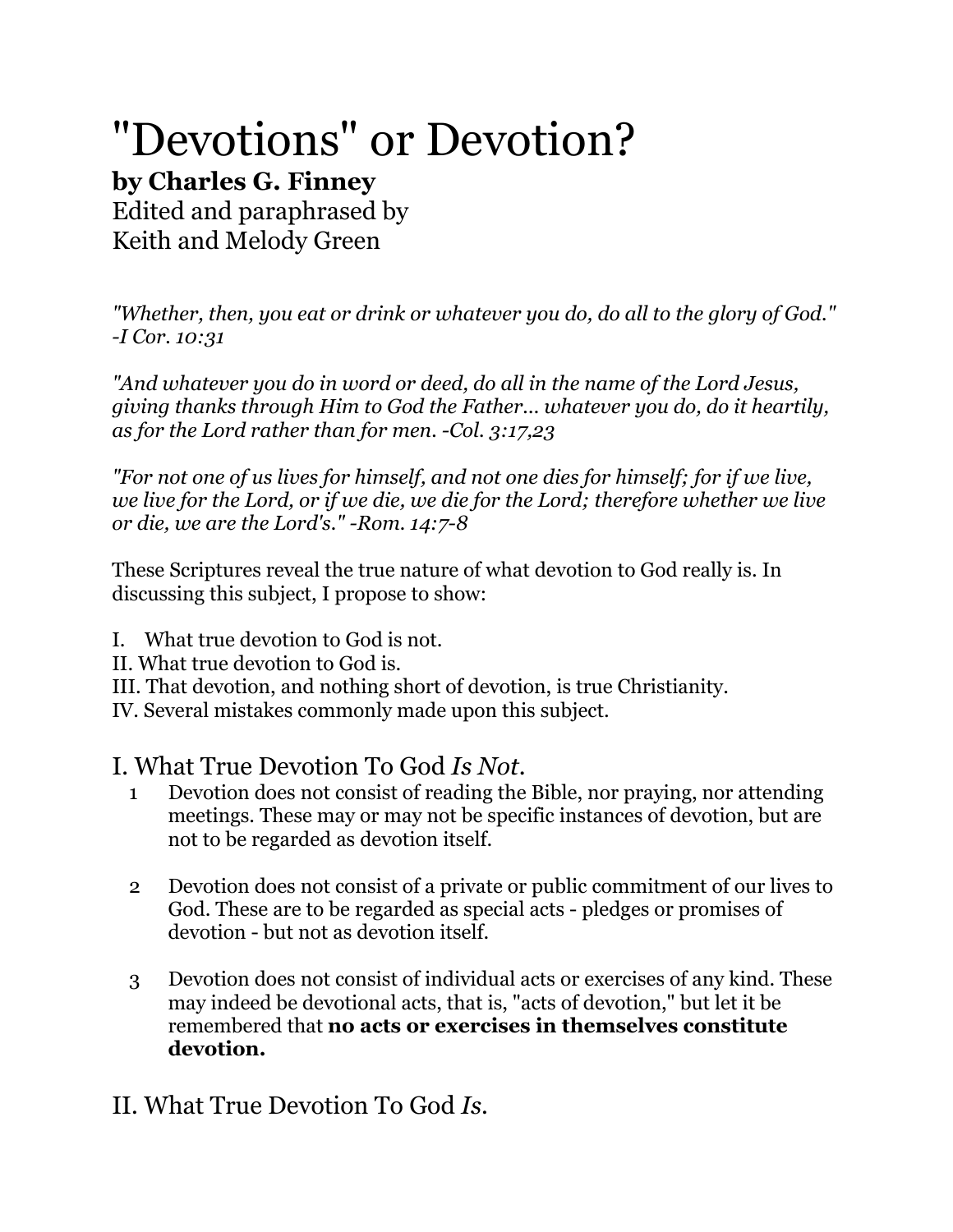Devotion is that state of the heart in which everything - our whole life, being, and possessions - are a continual offering to God, that is, they are **continually devoted to God.** True devotion must be the supreme devotion of the will, extending out to all we have and are - to all times, places, employments, thoughts, and feelings.

Let your own ideas of what a pastor ought to be illustrate my meaning. You most likely believe that a pastor, in preaching the Gospel, should have only **one** purpose in mind - to glorify God by the salvation (and later the sanctification) of sinners. Since he professes to be a servant of God, you feel that he ought to study, preach, and perform all his ministerial duties, not for himself, not for his salary, not to increase his popularity, **but only to glorify God**. Now you can easily see that if he does not have this singleness of eye, his service cannot be acceptable to God. For it is not an offering to God, it is not a devotion to God - but a devotion to himself.

Devotion then, in a pastor, is that state of mind in which all his pastoral duties are performed for the glory of God and where his **whole life** is a continual offering to God.

Again, you feel that a minister ought to be as devoted to God in everything else as he is in praying or preaching - and in this you are right! For he not only **ought** to be, but really is only as devoted in the pulpit as he is out of the pulpit. If he is influenced by selfish and worldly motives during the week, then these same motives are surely in his heart on the Sabbath. If during the week his thoughts are centered upon his own interests, endeavoring to promote himself, you can be sure it's the same on the Sabbath.

You most likely also feel that if a minister's devotion is merely an outward farce that he preaches, prays, visits, and performs all his duties mainly for the purpose of supporting his family, or to get honor and attention for himself - you would say that he was a wicked man, and unless he is converted **he would inevitably lose his soul**.

If these are your views on the subject, they are undoubtedly correct. Here, where you have no personal interest, you form a right judgment and decide correctly concerning the character and destiny of such a man. Now remember, **nothing short of this standard is devotion in you!** Bear it in mind that no particular acts or zeal or gushings of emotion - or resolutions to change, or promises of future obedience - constitute devotion.

For devotion is that state of the will in which the mind is swallowed up in God as the object of its supreme affection - in which we not only live and move **in** God,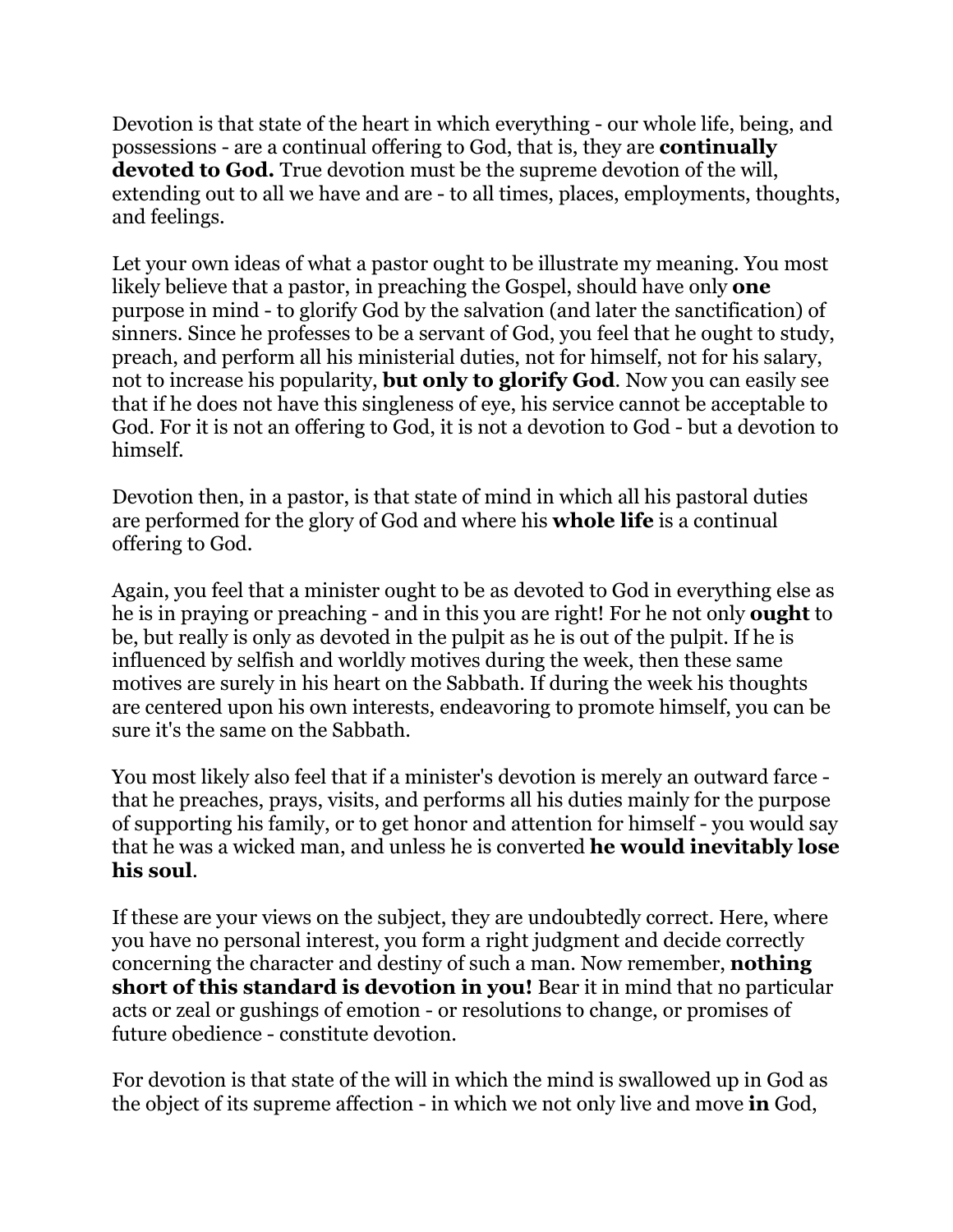but **for** God. In other words, devotion is that state of mind in which the attention is diverted from self and self-seeking, and is directed to God - the thoughts, purposes, desires, affections, and emotions all hanging upon, and devoted to, **Him**.

#### III. Devotion, And Nothing Short Of Devotion, Is True Christianity.

#### **Devotion and true religion are identical.**

- 1 It is impossible for us not to be devoted to the object of our supreme affection. If we love God supremely, He will be the reason for which we live. If an individual loves God supremely, he will be as conscious that he lives for God **as that he lives at all!**
- 2 Nothing short of this can be acceptable to God. Unless devotion be a habit or a state of mind, unless the whole being be an offering to God, He must have a rival in our hearts. **This** He will not endure. And to attempt to please Him by isolated acts of devotion (when it is not the habit and state of our minds) is far more abominable than for a wife to attempt to please her husband with an occasional smile, while she lives only to please and gain the affections of another man.
- 3 A departure from this state is **heart-apostasy**. Whatever a man's outward behavior may be, the moment he turns aside from sincere devotion to God - from a supreme consecration of his whole being to the service of God - he has, in his heart, renounced true Christianity. He is no longer in the service of God, but is serving the object upon which his heart is set; and this is the object of his devotion - that is, **it is his god.**

### IV. Several Mistakes Commonly Made Upon This Subject.

 1 Many imagine that there is a real difference between "devotional" and other kinds of duties - as if a man could be "doing his duty" in that which is not devotion to God. The duties of devotion are generally supposed to be prayer and reading the Scriptures, together with singing and praying in the fellowship of God's House. On the Sabbath, men imagine themselves to be devotional, while on weekdays (except for those few acts they call their "devotions") they are serving themselves and are supremely devoted to their own interests. Now all such ideas arise out of a total absence of true devotion; and individuals who entertain such views do not yet understand what true Christianity is. **Nothing is "duty" if it is performed for God**. A man that is truly religious is as devotional in his daily business as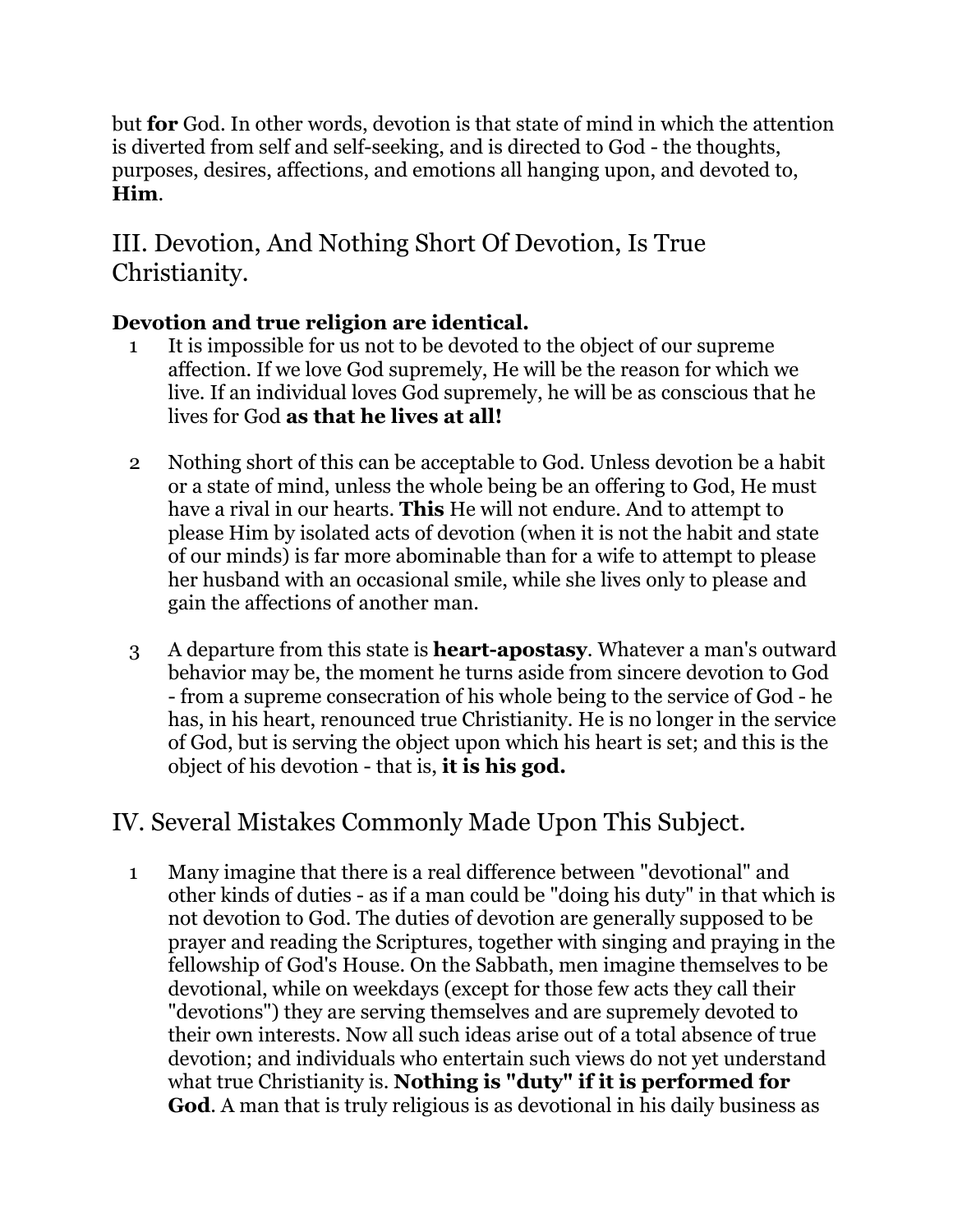he is on the Sabbath. The business of the world is performed by him with the same spirit and purpose as he prays, reads his Bible, and attends worship on the Sabbath. If this is not the case, he has no true religion.

- 2 Now there are some people who really live for God and are obviously in a devotional state of mind, who do not seem to realize that **every act** devoted to God is as acceptable to Him as prayer or praise. If by necessary responsibilities they are kept from spending much time in prayer or going to a lot of meetings, Satan takes advantage of their ignorance and brings them into bondage. He tries to persuade them that they are neglecting their duties to God by attending to other things. Now you who are devoted to God, should understand that if His providence should confine you at home to nurse the sick, or prevents you from observing those hours of secret prayer that you are used to keeping, you are not to be brought into bondage or condemnation by this - if you are conscious that these other duties are being done for the Lord.
	- 3 Others think that devotion can be sincere, but yet extend only to certain duties. That is, that a man may pray sincerely and from right motives, and yet be worldly in the transaction of business. Now a little reflection will convince any honest mind that this is naturally impossible. **Devotion to God cannot be sincere any further than it annihilates selfishness**. Devotion and selfishness are eternal opposites.
	- 4 Many mistake the religion of emotion for that of the will. You can see this from their lives - they weep and appear to melt and break down. They promise to change and offer entire consecration to God. But attempt to do business with them the very next day, and you will find them supremely selfish - they are not devoted to God at all, but to their own interests. They are ready to take any advantage, even of their brethren, to benefit themselves. Now it is obvious in this case that their melting and breaking down was merely a gushing of their emotions - not a will surrendered and devoted to God.

#### Some Helpful Remarks

 1 A spirit of devotion will turn the most constant cares and the most pressing labors into the deepest and most constant communion with God. The more pressing and tedious our duties - if they are performed for God - the deeper and more continual our communion with Him. **For whatever is done in a spirit of devotion** *is* **communion with God**.